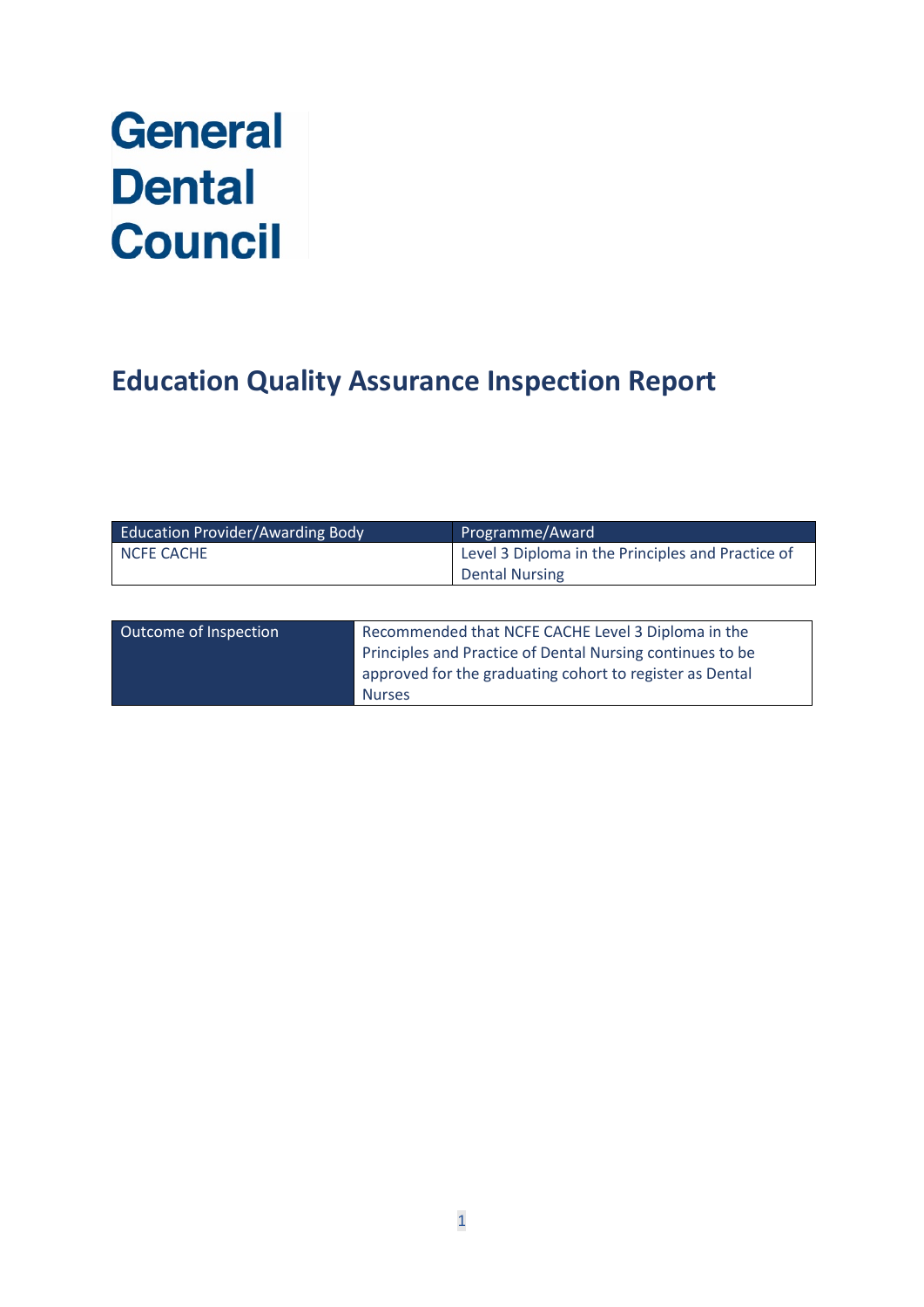**\*Full details of the inspection process can be found in Annex 1\***

## **Inspection summary**

| Remit and purpose of inspection: | Inspection referencing the Standards for Education<br>to determine approval of the award for the<br>purpose of registration with the GDC as a Dental<br>Nurse.                        |
|----------------------------------|---------------------------------------------------------------------------------------------------------------------------------------------------------------------------------------|
|                                  | Risk based: focused on requirements: 10, 11, 12,<br>13, 14, 18, 19 and 20.                                                                                                            |
| <b>Learning Outcomes:</b>        | <b>Preparing for Practice (Dental Nurse)</b>                                                                                                                                          |
| Programme inspection date(s):    | 10/11 June 2021                                                                                                                                                                       |
| Inspection team:                 | Sarah Hamilton (Chair and non-registrant member)<br>Fiona Ellwood (DCP member)<br><b>Gillian Jones (Dentist member)</b><br>Amy Mullins-Downes GDC Quality Assurance<br><b>Manager</b> |

CACHE NCFE is the awarding body for the NCFE CACHE Level 3 Diploma in the Principles and Practice of Dental Nursing qualification. This is qualification is delivered by individual centres that are directly approved by CACHE. There are two distinct qualifications – the integrated assessment model, and the standalone qualification. Each learner completing the integrated qualification is doing so under an apprenticeship model and employed by the practice where they are based.

This report summarises the inspection that took place in June and July 2021. The GDC undertook the inspection in line with their risk based approach and as a result of concerns being raised in 2019, following the erroneous award of the qualification to learners who had failed to complete the required work that would ensure 100% course completion.

Following visits to NCFE CACHE and three delivery centres (Calderdale College, Barnsley College and Acacia Training) at the end of 2019 and beginning of 2020, the GDC was not assured that NCFE CACHE were applying a consistent and robust approach in the quality assurance of its delivery centres. Additionally, NCFE CACHE were not able to demonstrate that external quality assurance was being carried out in a way that would ensure complete independence of the internal processes which would allow an external and independent body to provide an objective and unbiased view of the quality of the assessments.

On 10 March 2020, the GDC wrote to NCFE CACHE with the findings of the visits undertaken and recommended that the in order to demonstrate the required standards to remain an approved organisation delivery of the Dental Nurse Diploma, that NCFE CACHE create and embed a quality assurance framework and process that is designed to identify risks and concerns before they arise.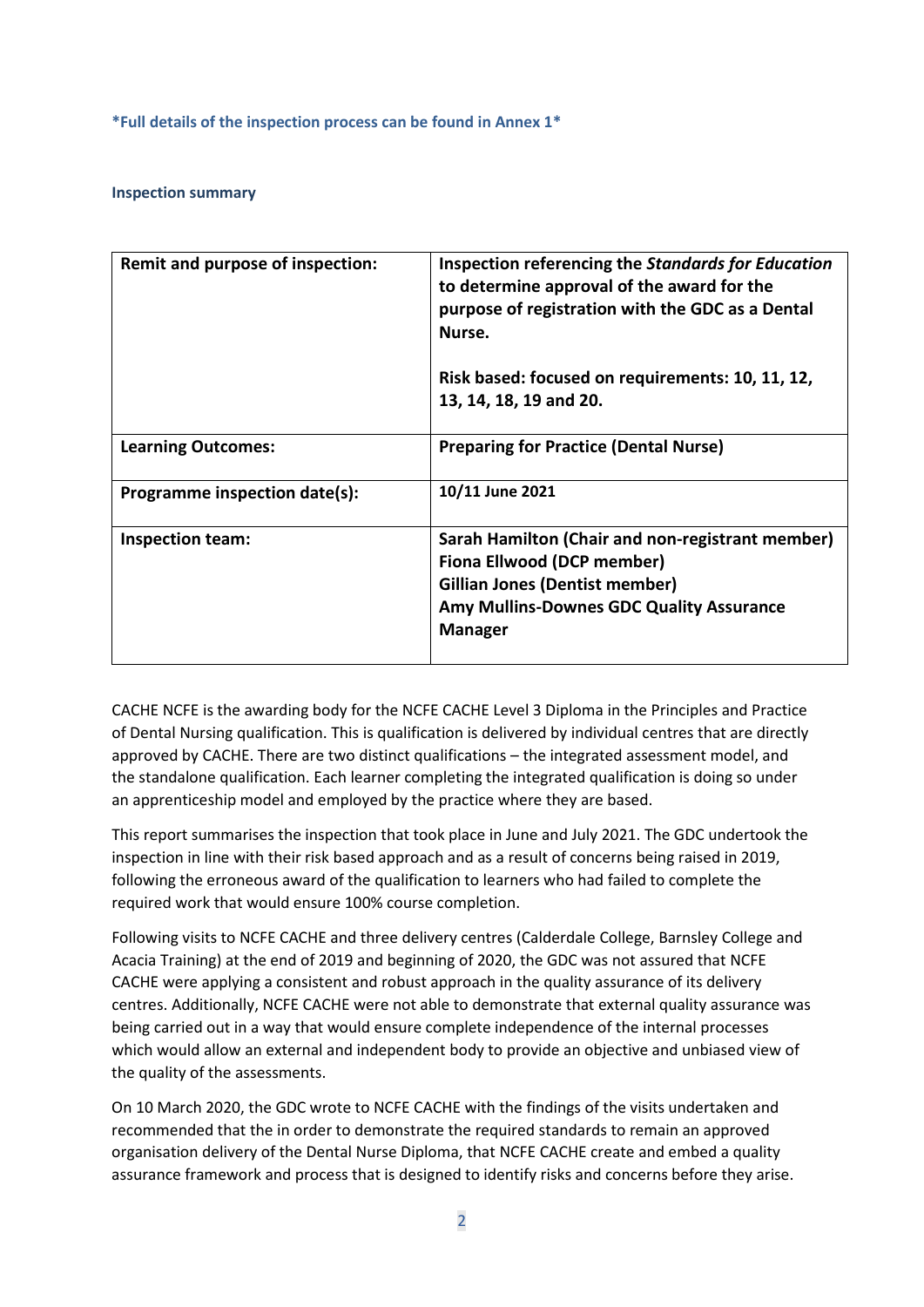Furthermore, the framework should set out an appropriate response to issues and concerns as they arise and use a standardised and effectively managed approach. Part of the framework must include a quality assurance process that is designed to prevent any further recurrences that would allow learners to be able to inadvertently receive the Dental Nurse Diploma without having completed 100% of the course.

It was expected that NCFE CACHE assume and manage the ownership of the new quality assurance process and, following a progress review meeting in October 2020, that they would be able to demonstrate its application and impact at a focussed inspection.

The inspection took place remotely, in line with new measures taken as a result of the COVID-19 pandemic. It was recognised that NCFE CACHE have taken a number of steps to improve their quality assurance processes, including the development of a quality assurance framework – the EQA Strategy and EQA Framework . To minimise the risk of further erroneous qualification awards, it has also implemented the removal of Direct Claim Status (DCS) from all of its delivery centres and is furthering the use of risk registers. The GDC recognise that the programme staff at NCFE CACHE and the delivery centres are dedicated to ensuring that the students have a positive learning experience, despite the restrictions that COVID-19 placed on all teaching and learners. There has been significant changes within the staff team, with demonstrable training and support given to new members of the team to enable them to carry out their roles. Part of the response and mitigation against the impact of COVID-19 on student assessment was NCFE CACHEs development and the use of Expert Witness Testimonies (EWTs) when assessing students. All of the centres that the panel spoke to reported very positively about the EWTs and how they supported the continued assessment of students through a very challenging time.

Additionally, NCFE CACHE have made adjustments to the delivery of their apprenticeship model, and alongside the traditional end point assessment process, a new integrated assessment model is now being used in a number of centres. The integrated assessment model has been developed in conjunction with the Institute of Apprenticeships and approved for use within the England based programmes with agreement from the GDC.

This inspection report focusses on those requirements that the GDC had concluded were at risk of not being met following that initial visit in January 2020; Requirements 10, 11, 13, 14, 19 and 20. Following the review of the pre-inspection documentation and evidence that was submitted, the panel were not assured that the documentation that was provided was enough to demonstrate that the requirement was being met, and so made the decision to also include Requirement 12 in the inspection.

Of the Requirements that were focused on the inspection process, NCFE CACHE have met Requirements 12 and 19. Requirements 10, 13, 14 and 18 are considered partly met. Requirements 11 and 20 are unmet. The continued lack of external oversight is an area that requires sustained development. This weakness was picked up in the 2017 inspection, the 2019 visit and again in the 2021 inspection.

It is important to note that as well as talking to staff, the panel must also have the opportunity to speak to the learners themselves. However, despite repeated attempts to speak to identified learners via one of the delivery centres, this did not happen.

The GDC wishes to thank the staff at NCFE CACHE and the centre delivery staff involved with the Level 3 Diploma in the Principles and Practice of Dental Nursing for their co-operation and assistance with the inspection.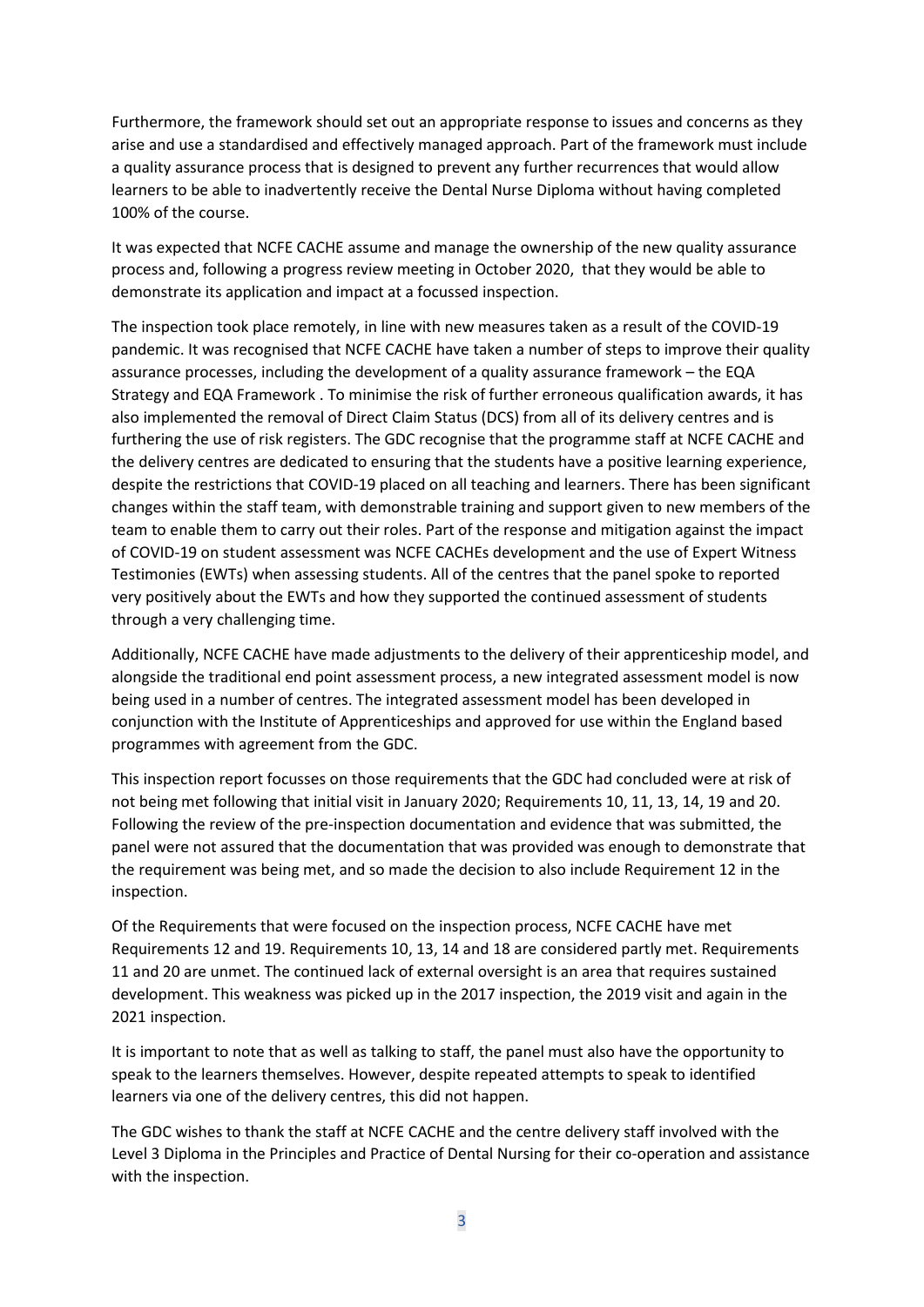# **Background and overview of qualification:**

| Annual intake       | Integrated: 2020/21: 64<br>Standalone: 2020/21: 130                                                                                                                                                                                                                                                                                                                                                                                |
|---------------------|------------------------------------------------------------------------------------------------------------------------------------------------------------------------------------------------------------------------------------------------------------------------------------------------------------------------------------------------------------------------------------------------------------------------------------|
| Programme duration  | Integrated:<br><b>Guided Learning Hours: 371</b><br><b>Total Qualification Time: 599 hours</b><br>Usually translates as between 18 months and 2 years,<br>depending on centre delivery model                                                                                                                                                                                                                                       |
|                     | Standalone:<br><b>Guided Learning Hours: 366</b><br><b>Total Qualification Time: 490 hours</b><br>Usually translates to 1-2 years, depending on centre delivery<br>model                                                                                                                                                                                                                                                           |
| Format of programme | This qualification is the mandatory element within both the<br>Integrated and Standalone qualification.                                                                                                                                                                                                                                                                                                                            |
|                     | Apprenticeship Standard for Dental Nurses (England)<br>(ST0113) version 1.2.                                                                                                                                                                                                                                                                                                                                                       |
|                     | To be awarded the integrated qualification, learners must<br>pass and achieve the 17 internally assessed units (DNI 1-16<br>and UFAEI) before moving on past 'gateway' to complete<br>their final 3 end-point assessment units (EPA 1-3). The<br>qualification will only be awarded after the EPA units have<br>been passed. A combination of full-time, part-time or blended<br>learning can be used over the course of delivery. |
|                     | This qualification covers all of the GDC Learning Outcomes<br>and maps to Skills for Health's National Occupational<br>Standards (NOS).                                                                                                                                                                                                                                                                                            |
|                     | The standalone qualification can be taught through a<br>combination of full-time, part-time, or blended learning over<br>the course of delivery.                                                                                                                                                                                                                                                                                   |
|                     | Learners will focus on direct chair side work and support<br>during a range of dental treatments over the course of the<br>programme. The programme will also encompass the<br>underpinning ethics, professionalism, teamwork, and<br>communication required to register and work as a Dental<br>Nurse.                                                                                                                            |
|                     | Learners will also need to be working or on practical<br>placement to be able to show competence in both knowledge<br>and skills.                                                                                                                                                                                                                                                                                                  |
|                     | It is recommended that a minimum of 16 hours per week be<br>spent in a real work environment                                                                                                                                                                                                                                                                                                                                       |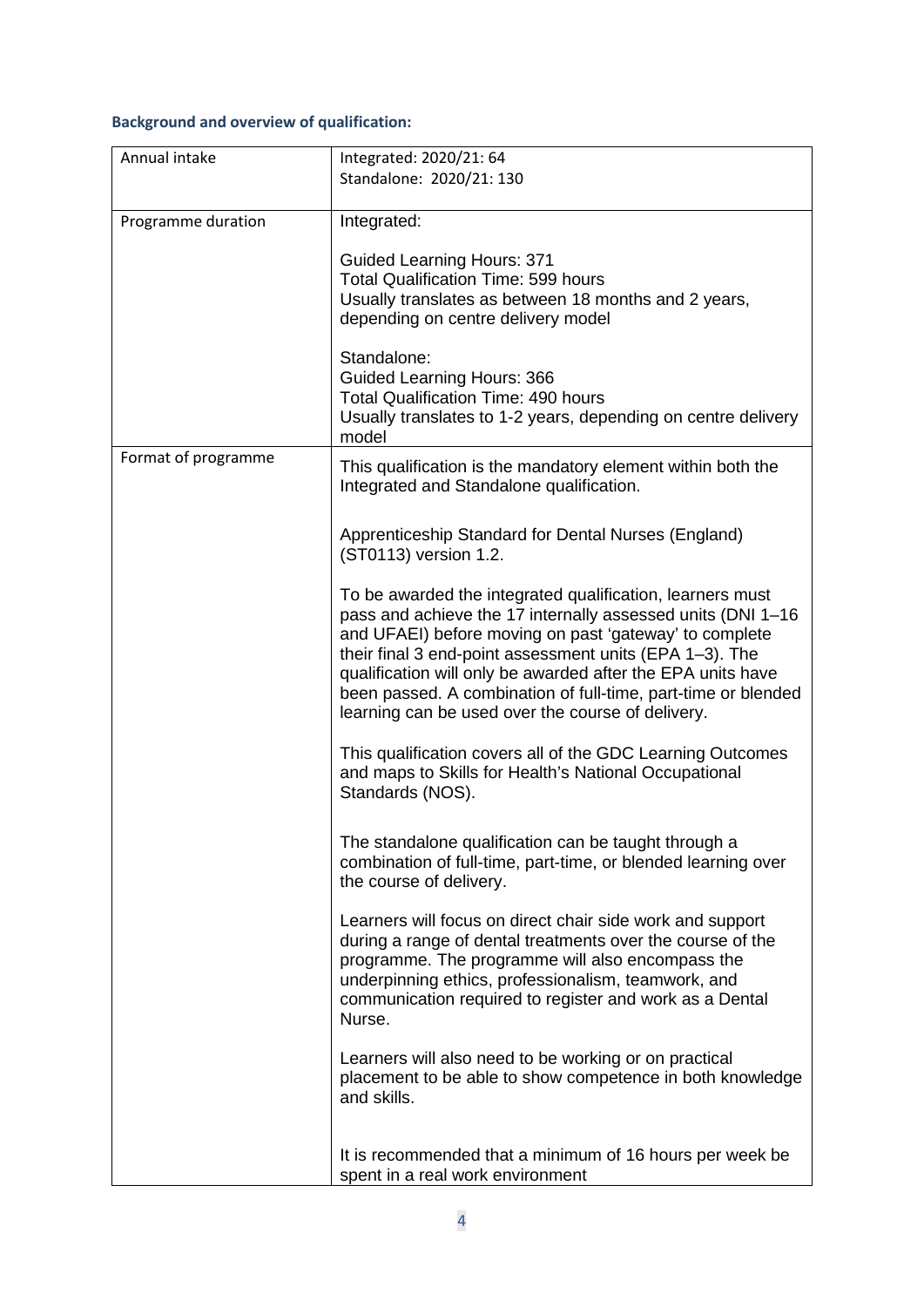| Number of providers      | 2 delivering only the integrated                |
|--------------------------|-------------------------------------------------|
| delivering the programme | 2 delivering both the integrated and standalone |
|                          | 12 delivering only the standalone               |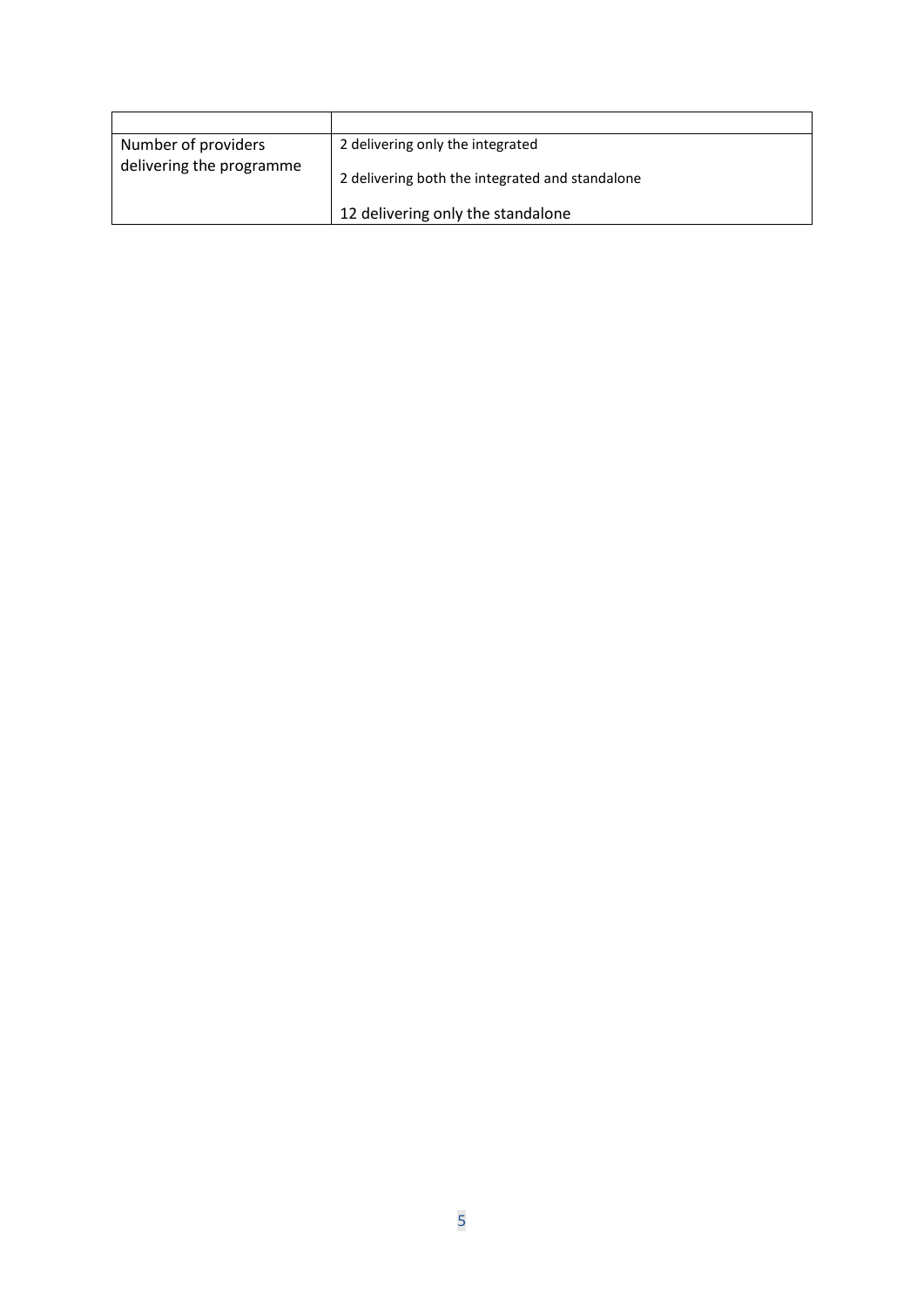# **Outcome of relevant Requirements[1](#page-5-0)**

| <b>Standard One</b>     |            |  |
|-------------------------|------------|--|
| $\mathbf{1}$            | Met        |  |
| $\overline{2}$          | Met        |  |
| $\overline{\mathbf{3}}$ | Met        |  |
| $\overline{\mathbf{4}}$ | Met        |  |
| 5                       | Met        |  |
| $\boldsymbol{6}$        | Met        |  |
| $\overline{7}$          | Met        |  |
| 8                       | Met        |  |
| <b>Standard Two</b>     |            |  |
| $\boldsymbol{9}$        | Met        |  |
| $10\,$                  | Partly Met |  |
| $11\,$                  | Not Met    |  |
| $12\,$                  | Met        |  |
| <b>Standard Three</b>   |            |  |
| 13                      | Partly Met |  |
| 14                      | Partly Met |  |
| 15                      | Met        |  |
| $16\,$                  | Met        |  |
| $17\,$                  | Met        |  |
| 18                      | Partly Met |  |
| 19                      | Met        |  |
| $20\,$                  | Not Met    |  |
| $21\,$                  | Met        |  |

<span id="page-5-0"></span> All Requirements within the *Standards for Education* are applicable for all programmes unless otherwise stated. Specific requirements will be examined through inspection activity and will be identified via risk analysis processes or due to current thematic reviews.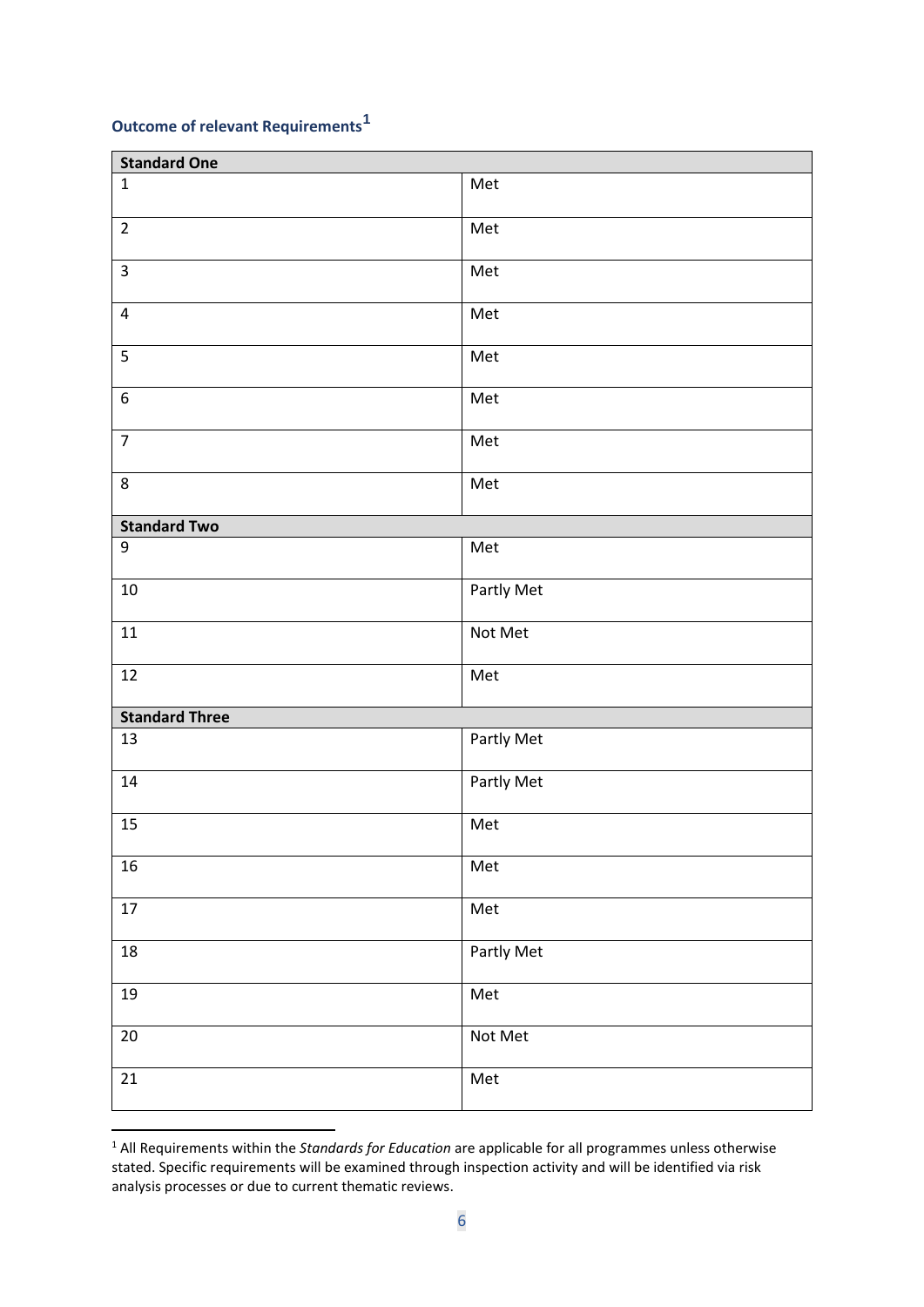#### **Standard 1 – Protecting patients**

**Providers must be aware of their duty to protect the public. Providers must ensure that patient safety is paramount and care of patients is of an appropriate standard. Any risk to the safety of patients and their care by students must be minimised.**

**Requirement 1: Students must provide patient care only when they have demonstrated adequate knowledge and skills. For clinical procedures, the student should be assessed as competent in the relevant skills at the levels required in the pre-clinical environments prior to treating patients.** 

**Requirement 2: Providers must have systems in place to inform patients that they may be treated by students and the possible implications of this. Patient agreement to treatment by a student must be obtained and recorded prior to treatment commencing.** *(Requirement Met)*

**Requirement 3: Students must only provide patient care in an environment which is safe and appropriate. The provider must comply with relevant legislation and requirements regarding patient care, including equality and diversity, wherever treatment takes place.** *(Requirement Met)*

**Requirement 4: When providing patient care and services, providers must ensure that students are supervised appropriately according to the activity and the student's stage of development.**  *(Requirement Met)*

**Requirement 5: Supervisors must be appropriately qualified and trained. This should include training in equality and diversity legislation relevant for the role. Clinical supervisors must have appropriate general or specialist registration with a UK regulatory body.** *(Requirement Met)*

**Requirement 6: Providers must ensure that students and all those involved in the delivery of education and training are aware of their obligation to raise concerns if they identify any risks to patient safety and the need for candour when things go wrong. Providers should publish policies so that it is clear to all parties how concerns should be raised and how these concerns will be acted upon. Providers must support those who do raise concerns and provide assurance that staff and students will not be penalised for doing so.** *(Requirement Met)*

**Requirement 7: Systems must be in place to identify and record issues that may affect patient safety. Should a patient safety issue arise, appropriate action must be taken by the provider and where necessary the relevant regulatory body should be notified.** *(Requirement Met)*

**Requirement 8: Providers must have a student fitness to practise policy and apply as required. The content and significance of the student fitness to practise procedures must be conveyed to students and aligned to GDC Student Fitness to Practise Guidance. Staff involved in the delivery of the programme should be familiar with the GDC Student Fitness to Practise Guidance. Providers must also ensure that the GDC's Standard for the Dental Team are embedded within student training.**  *(Requirement Met)*

**Standard 2 – Quality evaluation and review of the programme The provider must have in place effective policy and procedures for the monitoring and review of the programme.**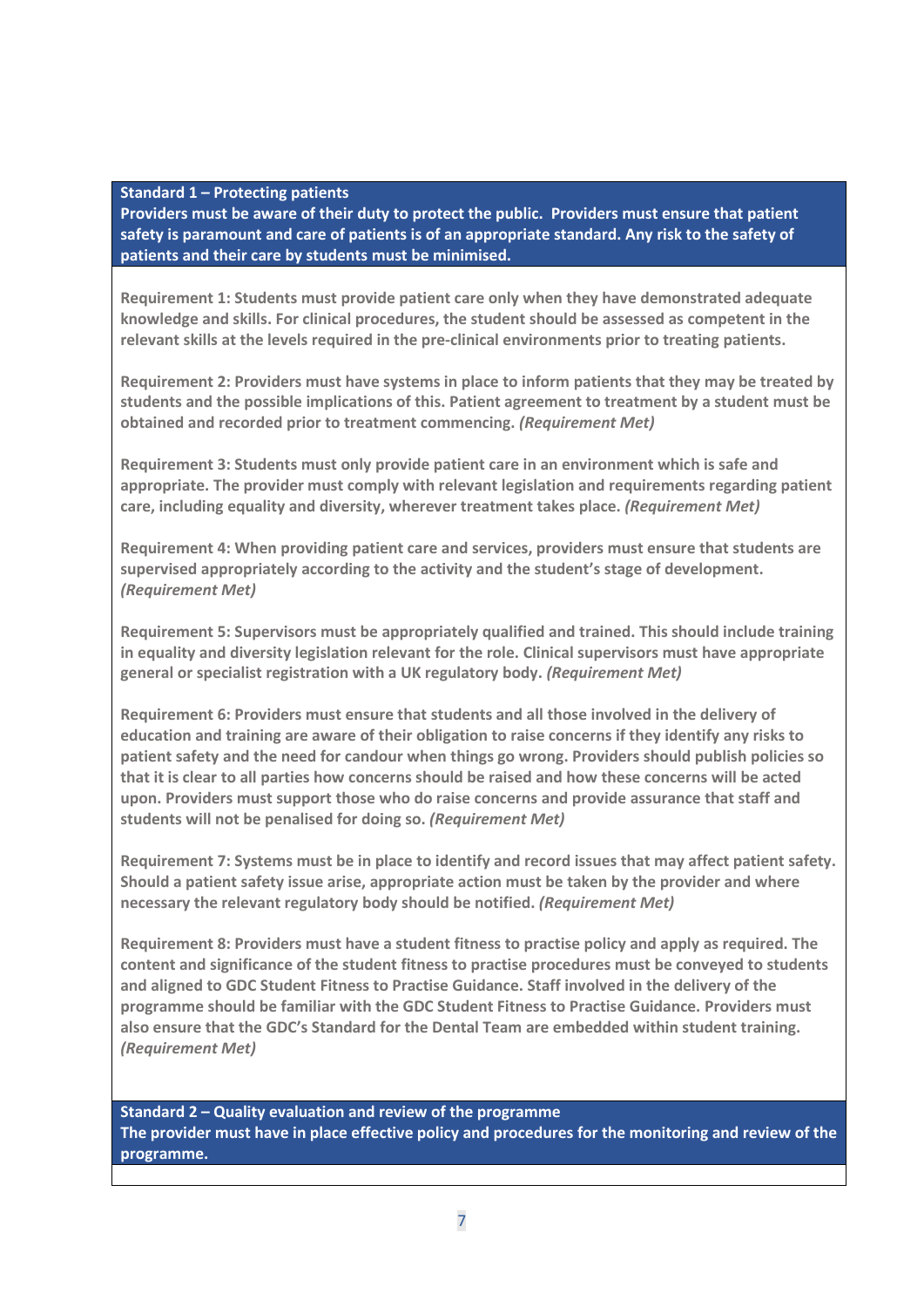**Requirement 9: The provider must have a framework in place that details how it manages the quality of the programme which includes making appropriate changes to ensure the curriculum continues to map across to the latest GDC outcomes and adapts to changing legislation and external guidance. There must be a clear statement about where responsibility lies for this function.** *(Requirement Met)*

**Requirement 10: Any concerns identified through the Quality Management framework, including internal and external reports relating to quality, must be addressed as soon as possible and the GDC notified of serious threats to students achieving the learning outcomes. The provider will have systems in place to quality assure placements.** *(Requirement Partly Met)*

The panel was assured to see a number of improvements demonstrated within the documentation that was sent prior to the inspection. NCFE CACHE have recently introduced a new framework, the EQA Strategy and EQA Framework. This document contains details of all units and assessments needed in order to complete the qualification. It outlines all the elements of the programme and qualification, including entry guidance, roles and responsibilities, assessment and workplace guidance. The Qualification Specification is designed to be used alongside the mandatory Support Handbook, which contains further information on areas such as quality assurance, staffing requirements, assessment and diversity and equality. However, of the centres that were spoken to, not all of them were aware of the new Qualification Specification and how it would impact the programme they are delivering.

The panel noted that the External Quality Assurance Strategy gives clear guidance on a number of areas, including risk ratings and sampling and this appeared a to be a well-structured and clear document. However, despite the implementation of this new strategy and further guidance, two of the three centres that the panel spoke to, were not aware of the Qualification Specification.

NCFE CACHE were also able to demonstrate the use of a risk register, where each delivery centre is assigned a red, amber or green rating. The register is completed by a registrant External Quality Assessor (EQA) However, the panel noted that all delivery centres had been assigned a 'red' risk rating. When probed about this, the panel was informed that this was as a result of the removal of Direct Claim Status from all centres and that as a result of all centres having to overcome identified concerns. When asked how changes in risk could be demonstrated if all centres were classified as 'red' the panel was informed that there was a secondary register. However, the panel was not assured that his process could be used reliably to categorise and monitor centre risk.

In terms of audit activity, NCFE CACHE currently undertake reviews to delivery centres every six months. It was identified that at one delivery centre there were significant staff changes and as a result, an audit was deferred as the centres wanted to embed new staff within their roles before having a visit. Staff changes in delivery centres is an area that increases risks, and thus audit and oversight should increase at these times. The EQA should be driving visits and not allow them to become centre led. When reviewing the centre audit reports, it was noted that NCFE CACHE make a number of recommendations, but very few formalised actions. Recommendations only become formalised actions when they are not followed through and demonstrated by the next visit. As there are normally six months between visits, this was viewed as a further area of risk by the panel.

In order to fully meet this requirement NCFE CACHE should develop a formalised and explicit process for centres to inform them of any staff changes. Furthermore, the Qualification Specification needs better and demonstrable application with evidence of its clear use, impact and centre understanding.

**Requirement 11: Programmes must be subject to rigorous internal and external quality assurance procedures. External quality assurance should include the use of external examiners, who should be familiar with the GDC learning outcomes and their context and QAA guidelines should be followed**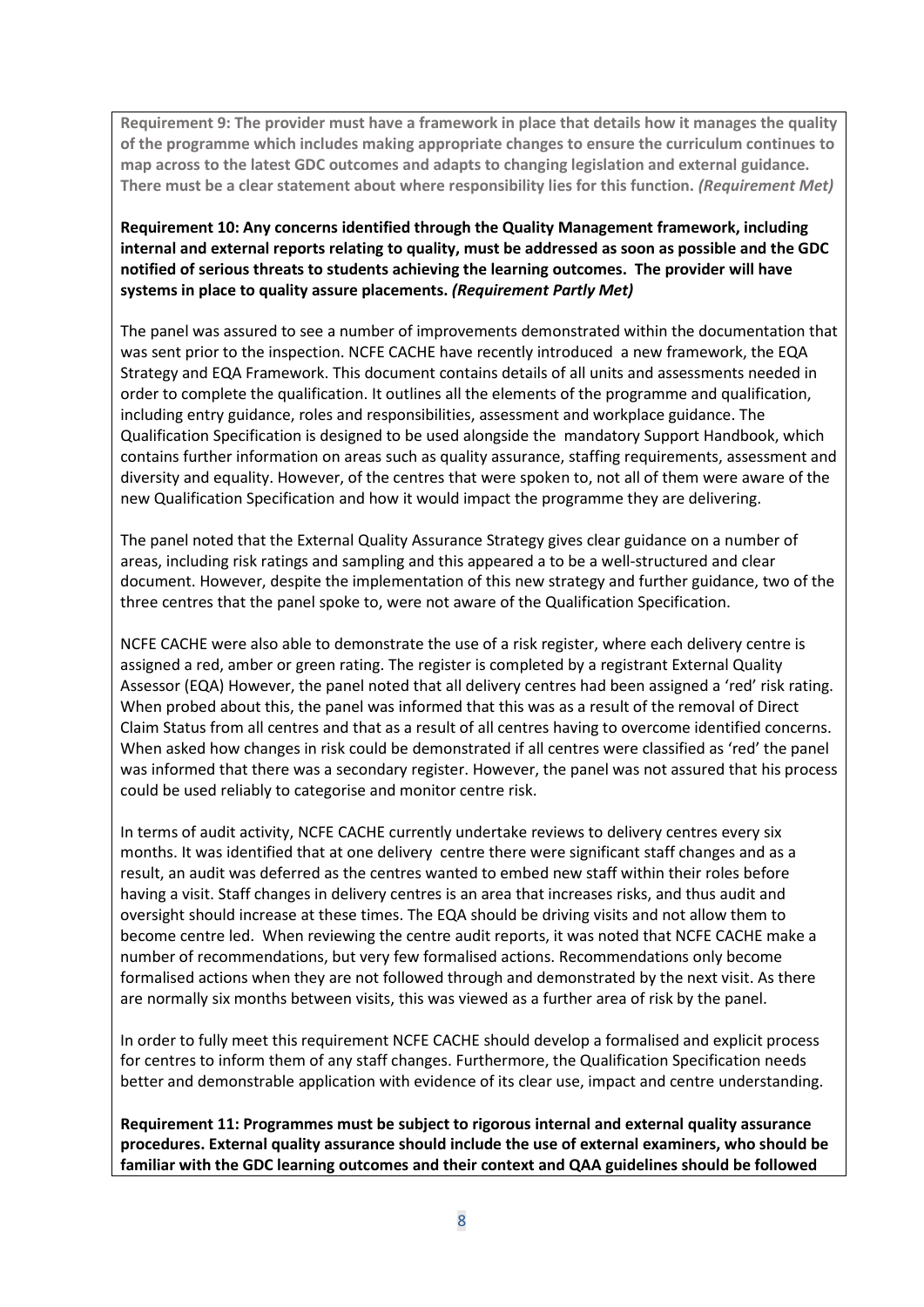### **where applicable. Patient and/or customer feedback must be collected and used to inform programme development.** *(Requirement Not Met)*

The panel were advised that the gathering of patient feedback is encouraged, with templates given within the Qualification Specification. Patient feedback and how this is used is checked by the EQA at each visit. The centres reported that patient feedback tends to be very limited and always positive, due the nature of the role of the dental nurse student and this in itself can impact the amount of change that can be made as a result. Patient feedback should be used to inform student progression as well as the programme and assessment strategy a more structured approach to gathering feedback that does this should be taken.

Since the GDCs previous visit, NCFE CACHE have made significant changes to their external quality assurance processes. Previously, external quality assurance was undertaken by contracted dental registrant associates who worked alongside the AQAA to quality assure the submitted work. The panel, at that time, was not assured that the external quality assurance being provided was being carried out in a way that was wholly independent and would ensure complete independence of the internal process and would allow NCFE CACHE to obtain an unbiased view of the quality of the assessments.

The changes made mean that now NCFE CACHE have employ two registrant EQAs and use subject matter experts to review and quality assure the assessments. These experts are not dental registrants but do hold expertise in education. All assessments are marked electronically, and whilst they have assessment writers and chief examiners overseeing the whole of the NCFE CACHE portfolio, it is the panels view that these roles are not external to the awarding body or hold the required level of competence in the Dental Nursing Diploma to be able to assure ethe GDC that the programme is sufficiently subject to rigorous external quality assurance procedures.

Additionally, the panel were informed that there is no registrant External Examiner overseeing the assessment process or academic quality, the level of assessment or programme content. Neither did the panel see any evidence of ratification. The GDC Standards for Education and QAA Guidelines state that this must be in place.

As in the previous, 2017 report, NCFE CACHE must take urgent steps to work with an organisation or individuals totally independent from them, so that they are able to obtain an unbiased view on the quality of their academic quality, assessments.

**Requirement 12: The provider must have effective systems in place to quality assure placements where students deliver treatment to ensure that patient care and student assessment across all locations meets these Standards. The quality assurance systems should include the regular collection of student and patient feedback relating to placements.** *(Requirement Met)*

The panel were assured that the monitoring of work placements is completed by the centre. Audits are undertaken of every work placement to ensure that they are fit for purpose. Checks are undertaken that ensure that sufficient policies and the correct insurances are in place, as well as the placements being suitable for the learner to cover the depth and breadth of the qualification. Discussion takes place between the centres and the EQA that keep this constantly under review. Additionally, learner and centre feedback is captured within the EQA report.

All learners who are completing the integrated qualification are doing so within an apprenticeship model and as such, they are employed by the practice that they are based in. As dental nurse learners, all those undertaking the qualification, integrated or standalone, cannot be unsupervised and therefore a supervisor or mentor is always available.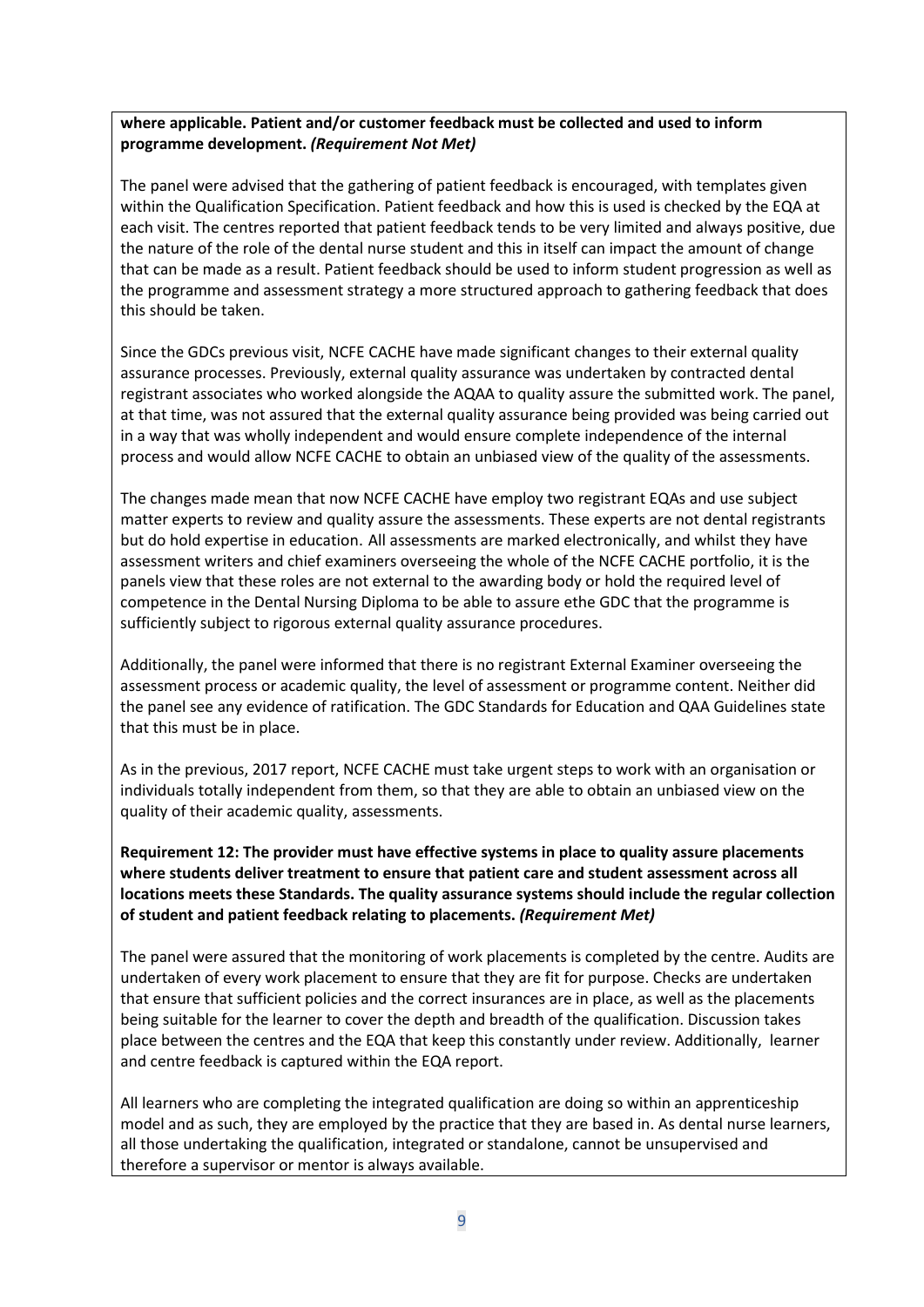NCFE CACHE use the EQA audit visits to review the learner placements. Learners are required to complete weekly records of the work they do on placement, and these are uploaded and reviewed by the tutors to ensure that each learner is getting the full range and breadth of clinical experience within the workplace. The introduction of the Expert Witness testimony allows for a qualified and experienced DCP or dentist within the practise to provide a statement on the learners achievement and this informs ongoing competency assessments. However, it remained unclear how much structured training the mentors and supervisors that completed the testimonies received.

If a learner is identified as not getting a full range of experiences at one practise, provision can be made for them to attend another practice to increase their exposure to varied clinical experiences.

The EQA will check that centres are ensuring that centres are meeting a number of standards, including around health and safety and equality and diversity.

**Standard 3– Student assessment**

**Assessment must be reliable and valid. The choice of assessment method must be appropriate to demonstrate achievement of the GDC learning outcomes. Assessors must be fit to perform the assessment task.**

**Requirement 13: To award the qualification, providers must be assured that students have demonstrated attainment across the full range of learning outcomes, and that they are fit to practise at the level of a safe beginner. Evidence must be provided that demonstrates this assurance, which should be supported by a coherent approach to the principles of assessment referred to in these standards.** *(Requirement Partly Met)*

The panel saw evidence of both formative and summative assessment taking place which are used to ensure that learners have completed the necessary work and demonstrated the skills needed in order to be able to achieve the qualification. As Direct Claim Status has been removed from all delivery centres, the checks made by the IQA within the centres are cross checked by NCFE CACHE's own external quality assessor (EQA).

NCFE CACHE informed the panel that they use a number of checklists and specifications to ensure that internal assessment and pre-gateway sign off is robust to ensure that learners are demonstrating the full range of learning outcomes. The panel were advised that all learners work is internally assessed prior to gateway, and then is assessed again, post gateway. Standardised tasks and templates are provided within the Assessment Specification and Qualifications Specification.

The panel were assured by the adaptations made as a result of the COVID-19 pandemic, and the three centres that the panel spoke to, reported very positively on how well the adaptations had worked and the strong information and guidance that was given to support the changes needed, including the increased use of the Expert Witness Testimonies and remote observations for non-patient facing tasks, such as the preparation of the clinical area.

Despite the frameworks and mechanisms in place, those completing the standalone qualification learners are required to complete just two written assignments and one portfolio. The panel were not wholly assured that this would be sufficient to demonstrate that learners are capable, confident and have completed enough work to meet the level of a safe beginner. In order to fully meet this requirement, NCFE CACHE should develop a rationale as to why this is considered sufficient.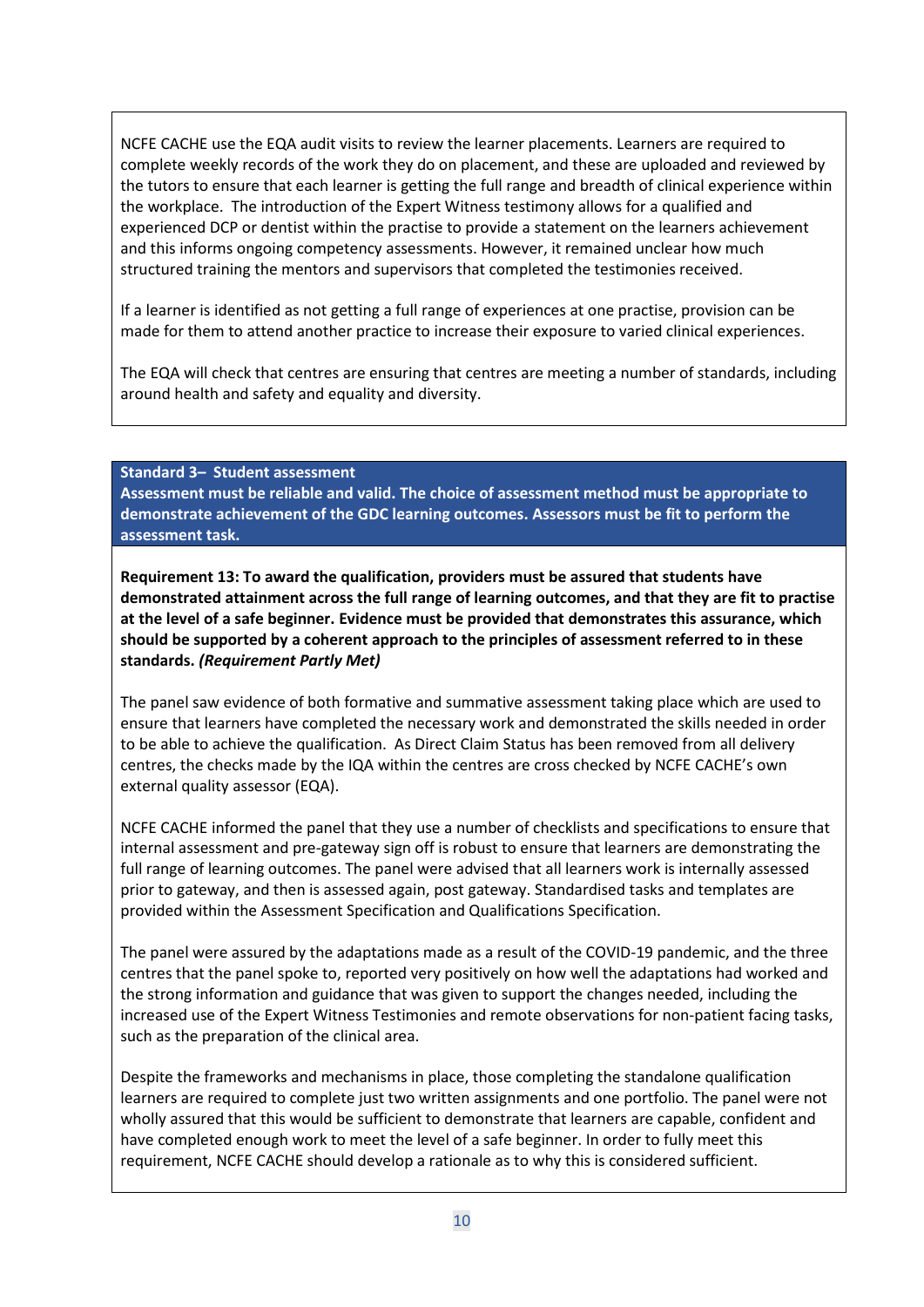**Requirement 14: The provider must have in place management systems to plan, monitor and centrally record the assessment of students, including the monitoring of clinical and/or technical experience, throughout the programme against each of the learning outcomes.** *(Requirement Partly Met)*

The panel was informed that the different delivery centres have different recording systems to monitor and record learner work. The EQA that the panel spoke to, must navigate a range of varying systems to identify key pieces of information and data. Whilst there is a move towards most centres using the OneFile recording system, the uptake and use of this system remains inconsistent. If the EQA cannot find what is needed, it is down to the centre to support the location of the required information.

There have been staff changes that have resulted in NCFE CACHE having a shortage of EQAs and, with the added restrictions of the COVID-19 pandemic, visits to some centres that were needed in order to complete sign off tasks were not always possible. The panel was informed that in order to prevent a delay in learners being able to qualify, hard copies of learner work was couriered to an available EQA to allow sign off to take place.

Despite a demonstration of NCFE CACHE's system, it was unclear what access the EQAs have and how centre and student progression is monitored by the EQA. Additionally, it was unclear how sign off is being carried outby the IQA, with multiple routes to the end point assessment being utilised by various centres. One of the delivery centres is having all work sampled before going through to sign off, however the panel noted that this, or the reasoning behind it, is not recorded in the risk register.

In order to fully meet this requirement, NCFE CACHE should work to develop consistent recording and reporting structures with all of its' centres so that it can demonstrate robust oversight of the programmes delivery within its centres.

**Requirement 15: Students must have exposure to an appropriate breadth of patients/procedures and should undertake each activity relating to patient care on sufficient occasions to enable them to develop the skills and the level of competency to achieve the relevant GDC learning outcomes.**  *(Requirement Met)*

**Requirement 16: Providers must demonstrate that assessments are fit for purpose and deliver results which are valid and reliable. The methods of assessment used must be appropriate to the learning outcomes, in line with current and best practice and be routinely monitored, quality assured and developed. (***Requirement Met)*

**Requirement 17: Assessment must utilise feedback collected from a variety of sources, which should include other members of the dental team, peers, patients and/or customers.** *(Requirement Met)*

# **Requirement 18: The provider must support students to improve their performance by providing regular feedback and by encouraging students to reflect on their practice.** *(Requirement Partly Met)*

NCFE CACHE's guidance for the creation of internal assessment examines the assessment cycle at length, providing guidance on how to give meaningful feedback. This is further referenced in the Qualification Specification. The Qualification Specification also covers the giving of feedback and cites that this is a responsibility of the delivery team. The panel were informed that learners are encouraged to provide reflective accounts and hold professional discussions with their tutors. This was further evidenced in the documentation that was provided.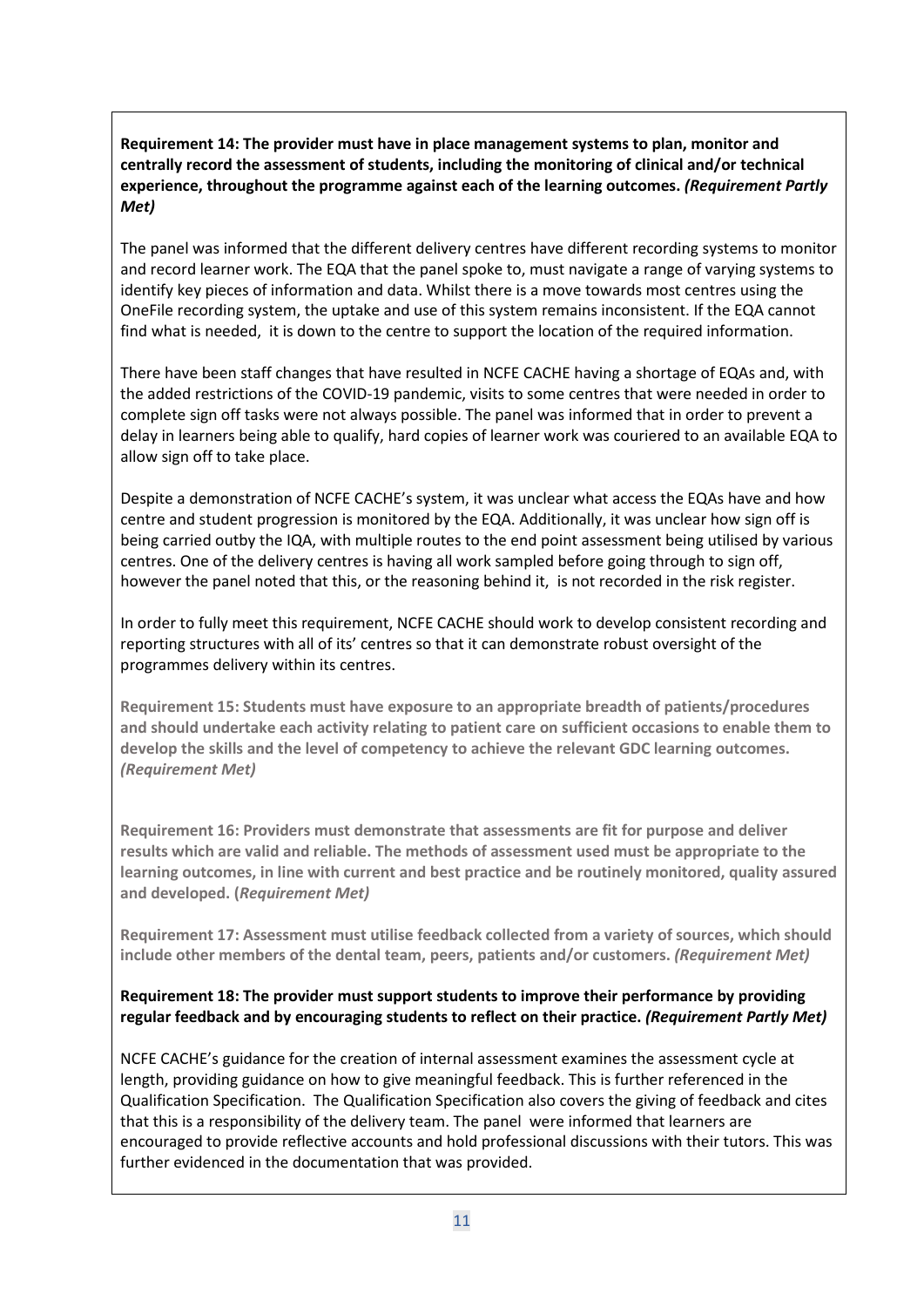When speaking to the delivery centres the panel noted that although patient feedback is being gathered in centres, it is not being done not in a consistent way. Each centre that was spoken to explained that patent feedback that was specific to the trainee dental nurse was not always straightforward to obtain, and that when it was given, it was consistently very positive and similar in content, making it difficult to support reflection constructively. This, in turn, meant that it was not being used to inform the course design or delivery.

In order to fully meet this requirement, it is recommended that NCFE CACHE work with the centres to construct a questionnaire that is designed to obtain a more informed response. The resulting data that is gathered should then be used to demonstrate improvements to the programme and overall performance.

**Requirement 19: Examiners/assessors must have appropriate skills, experience and training to undertake the task of assessment, including appropriate general or specialist registration with a UK regulatory body. Examiners/ assessors should have received training in equality and diversity relevant for their role.** *(Requirement Met)*

NCFE CACHE were able to demonstrate robust internal policies that addressed occupational competence and assessment expertise. All tutors, assessors and internal verifiers are required to be registered by the GDC and the EQA checks this as part of the ongoing audit activity. The panel was informed of a recent incident where one IQA had failed to renew their registration, and this was identified during a routine audit. The IQA was immediately prevented from undertaking any work until they could demonstrate that their registration was in place, and the GDC were appropriately informed.

The Qualification Specification outlines the roles and responsibilities of the assessors. CPD records are also routinely checked for up to date training in Equality and Diversity, and for training that is specific to the role of an assessor.

Evidence confirming that this was the case was provided to the panel. At a centre level, each of the centres visited arranges its own equality and diversity training and arranges appropriate training an induction for new staff that covers this.

**Requirement 20: Providers must ask external examiners to report on the extent to which assessment processes are rigorous, set at the correct standard, ensure equity of treatment for students and have been fairly conducted. The responsibilities of the external examiners must be clearly documented. (***Requirement Not Met)*

As in Requirement 19, NCFE CACHE were unable to demonstrate understanding of the role and function of an External Examiner or provide evidence of a recent examiner report.

NCFE CACHE do not use a registrant External Examiner, who is wholly independent to the programme. They employ Chief Examiners to review, and quality assure the assessments. They are not dental registrants, and the panel was not assured that the subject matter experts hold the required level of competence or dental knowledge to ensure that the assessment processes are rigorous, of the correct standard to meet the level of a safe beginner. As employed members of staff, the Chief Examiners would not be able to provide independent judgement of academic standards, external expertise and overall programme scrutiny.

All assessments are marked electronically, and whilst they have assessment writers and chief examiners overseeing the whole of the NCFE CACHE portfolio, it is the panels view that these roles are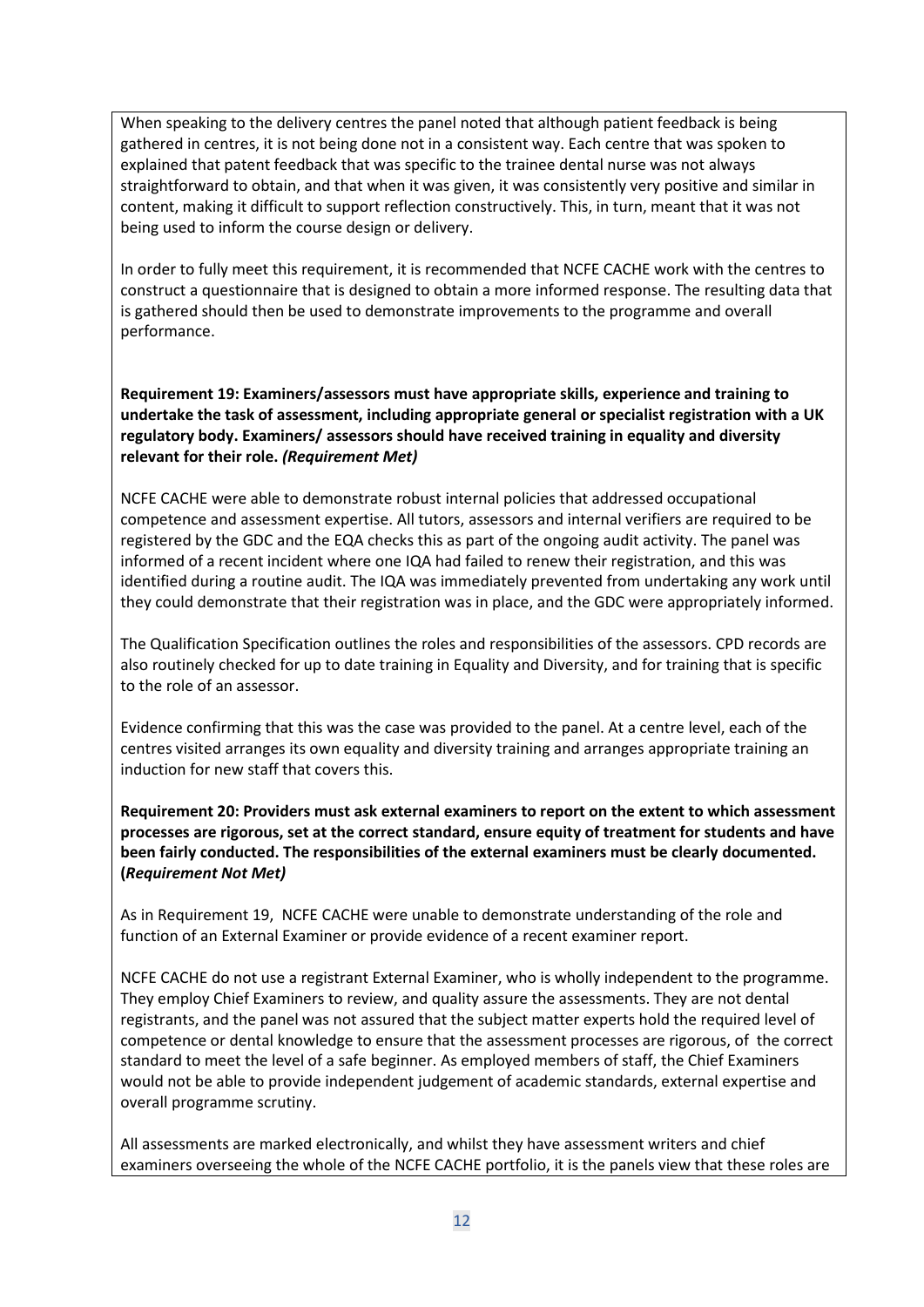not external to the awarding body or hold the required level of competence in the Dental Nursing Diploma, or an understanding of the wider relating issues to dentistry, regulation and related academia, to be able to assure ethe GDC that the programme is sufficiently subject to rigorous external quality assurance procedures.

It is the panels view that external feedback and overview is required, to enable development of the programme, with the aim of ensuring it remains robust and fit for purpose.

As in the previous, 2017 report, NCFE CACHE must take urgent steps to work with an organisation or individuals totally independent from them, so that they are able to obtain an unbiased view on the quality of their programme and assessments.

**Requirement 21: Assessment must be fair and undertaken against clear criteria. The standard expected of students in each area to be assessed must be clear and students and staff involved in assessment must be aware of this standard. An appropriate standard setting process must be employed for summative assessments. (***Requirement Met)*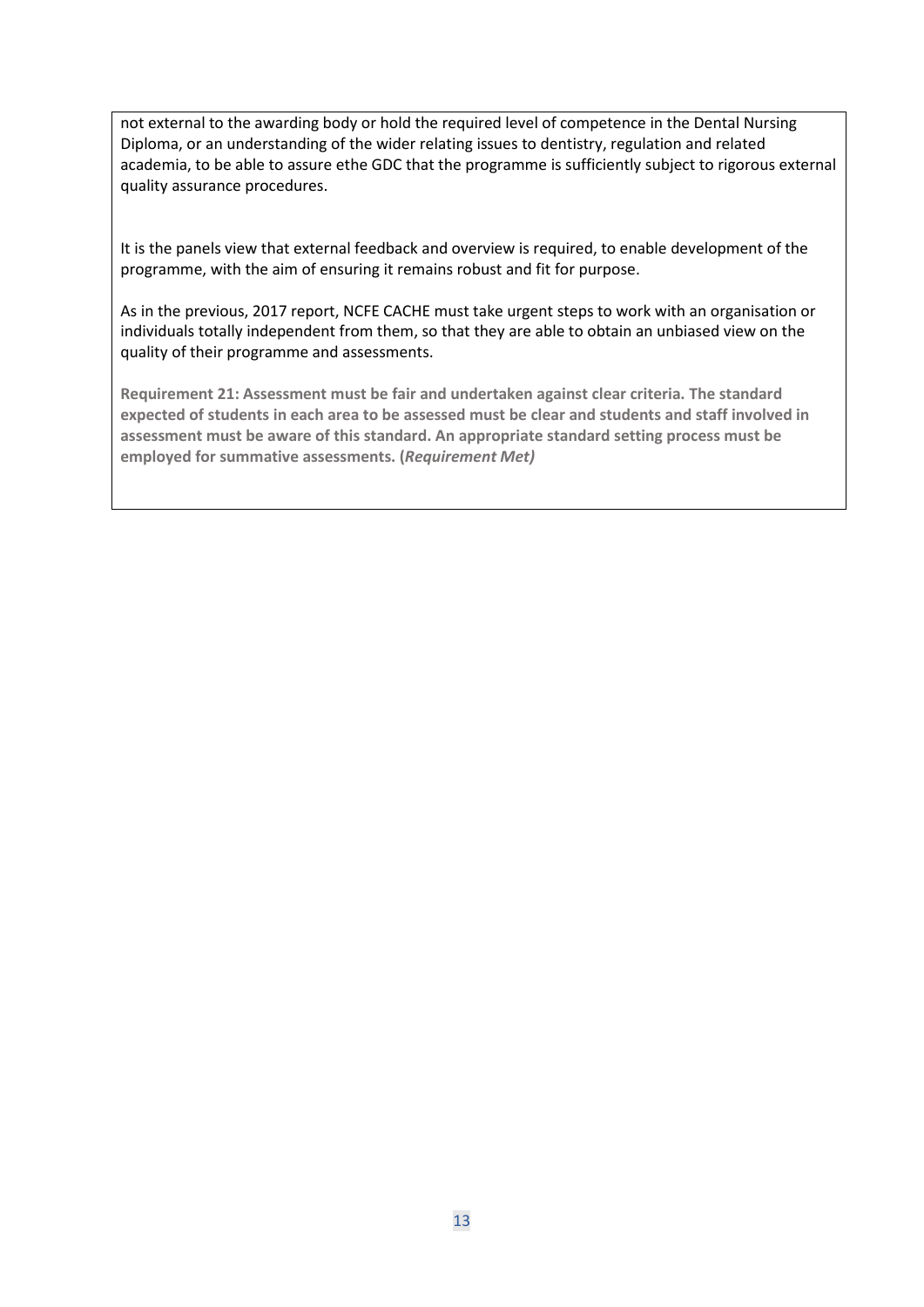# **Summary of Action**

| <b>Requirement</b> | <b>Action</b>                                                                                                                                                                                                                                                                          | <b>Observations &amp; response from Provider</b>                                                                                                                                                                                                                                                                                                                                                                                                                                                                                                                                                                                                                                                                                                                                                                                                                                                                                                                                                                                                                                                                                       | Due date        |
|--------------------|----------------------------------------------------------------------------------------------------------------------------------------------------------------------------------------------------------------------------------------------------------------------------------------|----------------------------------------------------------------------------------------------------------------------------------------------------------------------------------------------------------------------------------------------------------------------------------------------------------------------------------------------------------------------------------------------------------------------------------------------------------------------------------------------------------------------------------------------------------------------------------------------------------------------------------------------------------------------------------------------------------------------------------------------------------------------------------------------------------------------------------------------------------------------------------------------------------------------------------------------------------------------------------------------------------------------------------------------------------------------------------------------------------------------------------------|-----------------|
| number             |                                                                                                                                                                                                                                                                                        |                                                                                                                                                                                                                                                                                                                                                                                                                                                                                                                                                                                                                                                                                                                                                                                                                                                                                                                                                                                                                                                                                                                                        |                 |
| 10                 | NCFE CACHE should develop a formalised and<br>explicit process for centres to inform them of<br>any staff changes. Furthermore, the EQA<br>Strategy and EQA Framework needs better and<br>demonstrable application with evidence of its<br>clear use, impact and centre understanding. | NCFE has captured and documented the requirements for<br>our centres to appropriately manage internal staffing<br>capacity and resource in a number of areas, including:<br>9.1.3 in the NCFE Centre Agreement.<br>'Centre Staff Roles and Responsibilities' in the NCFE Centre<br>Approval Criteria.<br>The requirement for specific staff/centre records for Dental<br>Nursing delivery approval in the tailored <b>Dental Nursing</b><br>Approval Criteria.<br>'Staffing Requirements' in the relevant qualification<br>specifications for both qualifications.<br>NCFE recognise the suitability of a more explicit process for<br>centres to inform us of any pertinent staffing changes that<br>might affect the delivery of a qualification, and will look to<br>build this into our delivery model for our Dental Nursing<br>qualifications.<br>We would note that the EQA Strategy and Framework are<br>internal policy/strategy documents, not designed for<br>interaction with our centres, but we recognise the value of<br>demonstrating their effectiveness, and will hope to do so in<br>the next GDC Monitoring cycle. | Monitoring 2022 |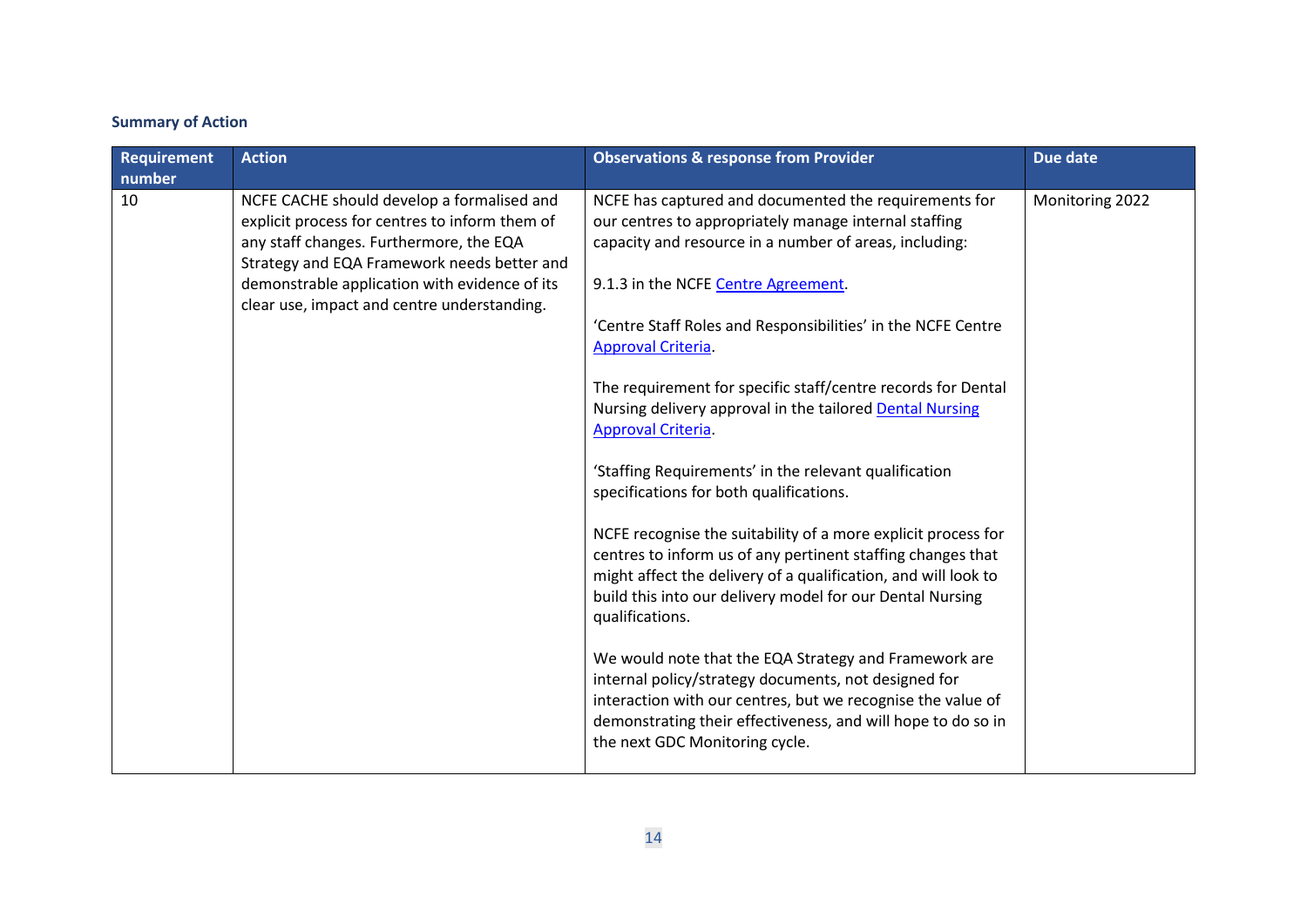| 11 and 20 |                                                   | NCFE will continue to explore ways in which this action can     | Monitoring 2022 |
|-----------|---------------------------------------------------|-----------------------------------------------------------------|-----------------|
|           | NCFE CACHE must take urgent steps to work         |                                                                 |                 |
|           | with an organisation or individuals totally       | be met and how further external organisations/individuals       |                 |
|           | independent from them, so that they are able      | can be used as part of our quality assurance framework.         |                 |
|           | to independently and appropriately scrutinise     |                                                                 |                 |
|           | and develop and report on the quality of their    | We would welcome guidance from the GDC in relation to           |                 |
|           | assessments and overall academia.                 | other independent external organisations that could be          |                 |
|           |                                                   | used, and we also welcome the offer of support and              |                 |
|           |                                                   | guidance in terms of the GDC's regulatory expectation with      |                 |
|           |                                                   | regards to 'external examiners' in Requirements 11 and 20.      |                 |
|           |                                                   |                                                                 |                 |
|           |                                                   | NCFE do wish to highlight that a number of actions have         |                 |
|           |                                                   | already taken place that support the utilisation of external    |                 |
|           |                                                   | organisations and individuals and these have been outlined      |                 |
|           |                                                   | below.                                                          |                 |
|           |                                                   |                                                                 |                 |
|           |                                                   |                                                                 |                 |
|           |                                                   | A number of reviews have already taken place throughout         |                 |
|           |                                                   | the lifetime of the qualification. As part of the NCFE review   |                 |
|           |                                                   | process, feedback from independent organisations                |                 |
|           |                                                   | (Centres/Employers) and individuals (vocational experts) in     |                 |
|           |                                                   | relation to the qualification and assessment is sought,         |                 |
|           |                                                   | captured and addressed.                                         |                 |
|           |                                                   |                                                                 |                 |
| 13        | In order to fully meet this requirement, NCFE     | NCFE would note that this assessment structure is correct       | Monitoring 2022 |
|           | CACHE should develop a rationale as to why the    | only for our 'standalone' qualification, as our 'EPA-           |                 |
|           | completion of two written assignments and one     | integrated' qualification contains a different assessment       |                 |
|           | portfolio is considered sufficient for assessment | structure.                                                      |                 |
|           | purposes.                                         |                                                                 |                 |
|           |                                                   | We will develop a rationale for the suitability and validity of |                 |
|           |                                                   | this assessment structure.                                      |                 |
|           |                                                   |                                                                 |                 |
| 14        | NCFE CACHE should work to develop consistent      | NCFE already utilise a large, wide-ranging and standardised     | Monitoring 2022 |
|           | recording and reporting structures with all its'  | set of tools and processes to monitor centre delivery,          |                 |
|           | centres in order that it can demonstrate robust   | through our approval and external quality assurance             |                 |
|           |                                                   |                                                                 |                 |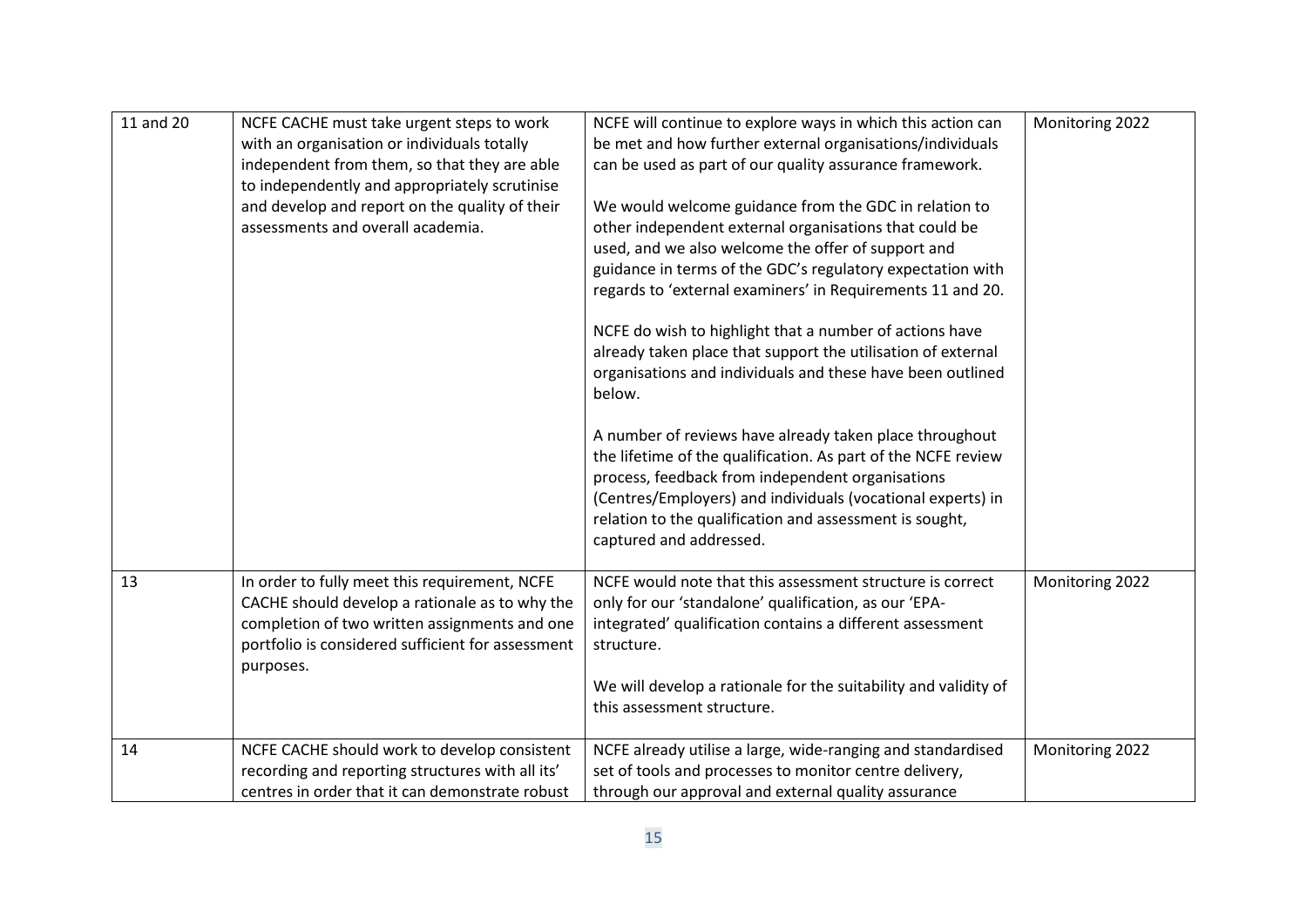|    | oversight of the programmes delivery within its<br>centres.                                                                                                                                                                                                                                                    | functions.<br>Our EQA Report is a structured monitoring tool that<br>facilitates this consistency. As many centres have their own<br>distinct and individual systems for recording learner<br>progression and teaching delivery, we do not take a<br>prescriptive approach from a centre perspective.<br>NCFE does provide templates for a multitude of different<br>forms and paperwork that are designed to complement and<br>facilitate the delivery and quality assurance of our<br>qualifications, where these are required. |                 |
|----|----------------------------------------------------------------------------------------------------------------------------------------------------------------------------------------------------------------------------------------------------------------------------------------------------------------|-----------------------------------------------------------------------------------------------------------------------------------------------------------------------------------------------------------------------------------------------------------------------------------------------------------------------------------------------------------------------------------------------------------------------------------------------------------------------------------------------------------------------------------|-----------------|
| 18 | NCFE CACHE work with the centres to construct<br>a patient questionnaire that is aimed to the<br>GDC learning outcomes and designed to get a<br>more informed response. The resulting data<br>that is gathered should then be used to<br>demonstrate improvements to the programme<br>and overall performance. | NCFE will look to develop a targeted patient questionnaire<br>with our centres, to engender and encourage more detailed<br>and substantive patient feedback for our students.                                                                                                                                                                                                                                                                                                                                                     | Monitoring 2022 |

#### **Observations from the provider on content of report**

**Requirement 10:** The review period can be less than 6 months, depending on our EQA's risk rating of any centre. Our EQAs do, however, maintain a rolling communication with our centres, to evaluate things like centre staffing and to provide ongoing support.

Formalised actions are assigned to centres through a process of professional judgement, not as a result of a delay in implementing recommendations. Recommendations and actions are two separate, distinct pieces of EQA activity that are captured in our EQA reports. Actions are a mandatory requirement, whereas recommendations are made to enhance best practice.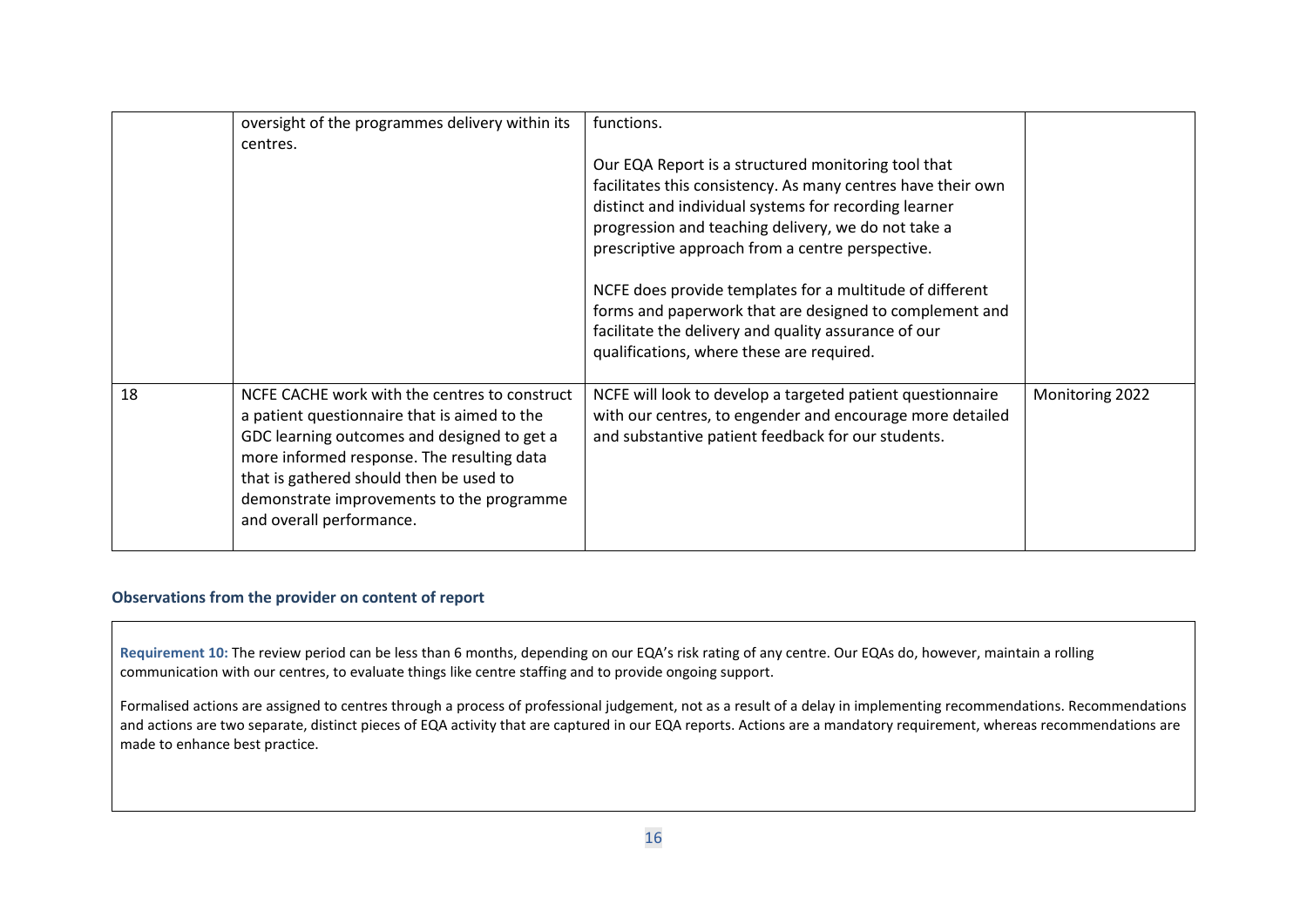#### **Recommendations to the GDC**

| <b>Education associates' recommendation</b>                     | The Level 3 Diploma in the Principles and Practice of Dental Nursing continues to be  |
|-----------------------------------------------------------------|---------------------------------------------------------------------------------------|
|                                                                 | approved is not approved for holders to apply for registration as a registrant Dental |
|                                                                 | Nurse with the General Dental Council.                                                |
| Date of reinspection / next regular monitoring exercise [Delete | May 2022                                                                              |
| as applicable]                                                  |                                                                                       |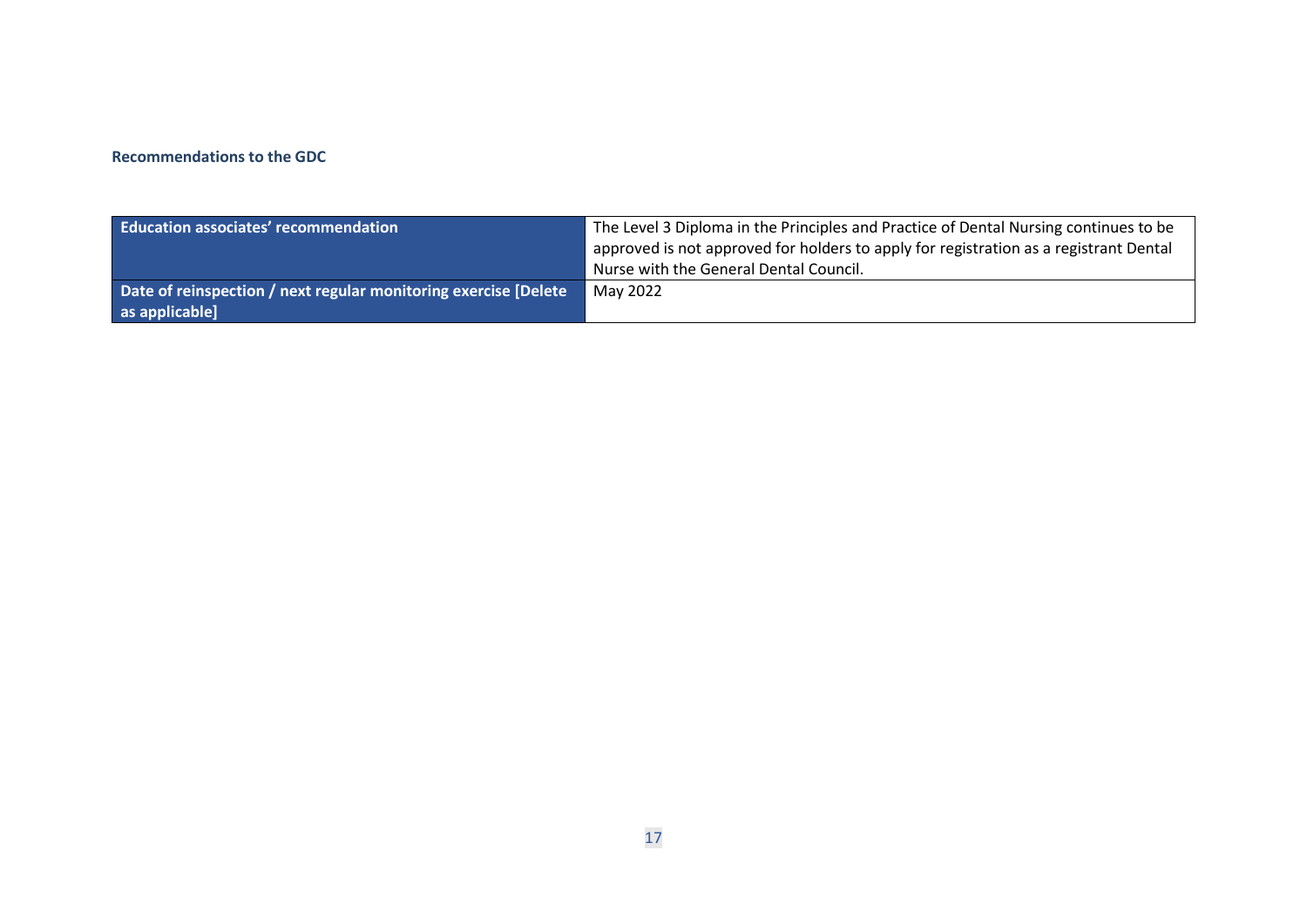#### **Annex 1**

#### **Inspection purpose and process**

1. As part of its duty to protect patients and promote high standards within the professions it regulates, the General Dental Council (GDC) quality assures the education and training of student dentists and dental care professionals (DCPs) at institutions whose qualifications enable the holder to apply for registration with the GDC. It also quality assures new qualifications where it is intended that the qualification will lead to registration. The aim of this quality assurance activity is to ensure that institutions produce a new registrant who has demonstrated, on graduation, that they have met the learning outcomes required for registration with the GDC. This ensures that students who obtain a qualification leading to registration are fit to practise at the level of a safe beginner.

2. Inspections are a key element of the GDC's quality assurance activity. They enable a recommendation to be made to the Council of the GDC regarding the 'sufficiency' of the programme for registration as a dentist and 'approval' of the programme for registration as a dental care professional. The GDC's powers are derived under Part II, Section 9 of the Dentists Act 1984 (as amended).

3. The GDC document 'Standards for Education' 2nd edition1 is the framework used to evaluate qualifications. There are 21 Requirements in three distinct Standards, against which each qualification is assessed.

4. The education provider is requested to undertake a self-evaluation of the programme against the individual Requirements under the Standards for Education. This involves stating whether each Requirement is 'met', 'partly met' or 'not met' and to provide evidence in support of their evaluation. The inspection panel examines this evidence, may request further documentary evidence and gathers further evidence from discussions with staff and students. The panel will reach a decision on each Requirement, using the following descriptors:

A Requirement is met if:

"There is sufficient appropriate evidence derived from the inspection process. This evidence provides the education associates with broad confidence that the provider demonstrates the Requirement. Information gathered through meetings with staff and students is supportive of documentary evidence and the evidence is robust, consistent and not contradictory. There may be minor deficiencies in the evidence supplied but these are likely to be inconsequential."

A Requirement is partly met if: